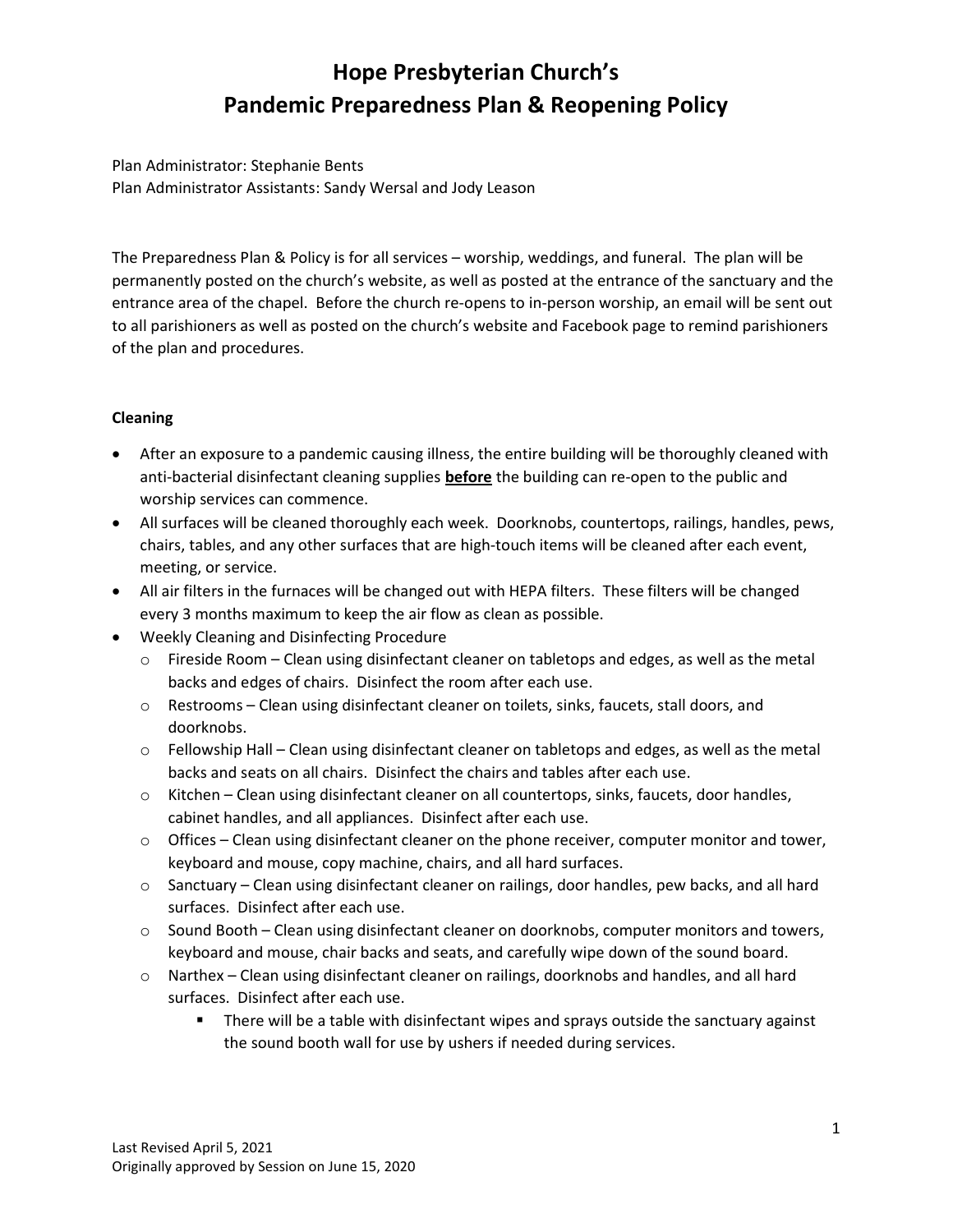- $\circ$  Outdoor chapel (when in use) Wipe down doorknobs on Gazebo and metal railings in the chapel with disinfectant wipes. There will be disinfectant wipes in the Gazebo for use by the ushers if needed.
- $\circ$  Youth Center General cleaning after each use of the building, which includes using disinfectant cleaner on toilets, sinks, faucets, tables, hard chairs, counters, stools, doorknobs and handles, cabinet handles, appliances, and all hard surfaces.

# Attendance/Seating

- In-person worship will be allowed when a maximum of 50% occupancy can gather in an area.
	- o Chapel occupancy is 200 people under normal circumstances.
	- o Sanctuary occupancy is 250 under normal circumstances.
	- o Youth Center occupancy is 100 under normal circumstances.
- Seating will be taped off in the sanctuary and in the chapel with a number identifying how many people can sit in that area, to maintain the 6'-0" social distancing.
	- o Maximum taped off seating in the chapel is 85.
	- o Maximum taped off seating in the sanctuary is 82.
	- $\circ$  Anyone coming after the maximum capacity has been filled will be directed to go back to their cars and listen on the radio and/or watch on Facebook Live if it is the 10:00 am service.
- Parishioners are encouraged to stay home if they feel at risk or aren't feeling well.
- The 10:00 am service will continue to be broadcast on the radio (96.9 FM) as well as on Facebook Live, and later posted on the church's website (hopechurchspicer.org) for viewing, as well as sent to WRAC tv for viewing on the scheduled day.
- Everyone is to seat themselves before the service starting at the front working towards the back. Ushers will dismiss everyone row by row after the service starting at the back and working towards the front.
- Everyone needs to wear a mask. Some disposable masks will be available for those that do not have a mask. Children that are 5 years old or younger are not required to wear masks but are encouraged to wear a mask, and children 2 years old or younger do not have to wear masks due to the increased risk of suffocation.

#### Fellowship

- There will be no coffee/treats and a fellowship hour until the pandemic is over.
- Parishioners are encouraged not to mingle before or after the worship service; to come, sit down, participate, and then leave when ushered out after the service is done.
- There will be no "Passing of the Peace" during the service until the pandemic is over.

#### Worship services

 We will have 2 worship services during the summer months, and 1 service during the cooler month. The number and location of services will be reassessed as needed during each season.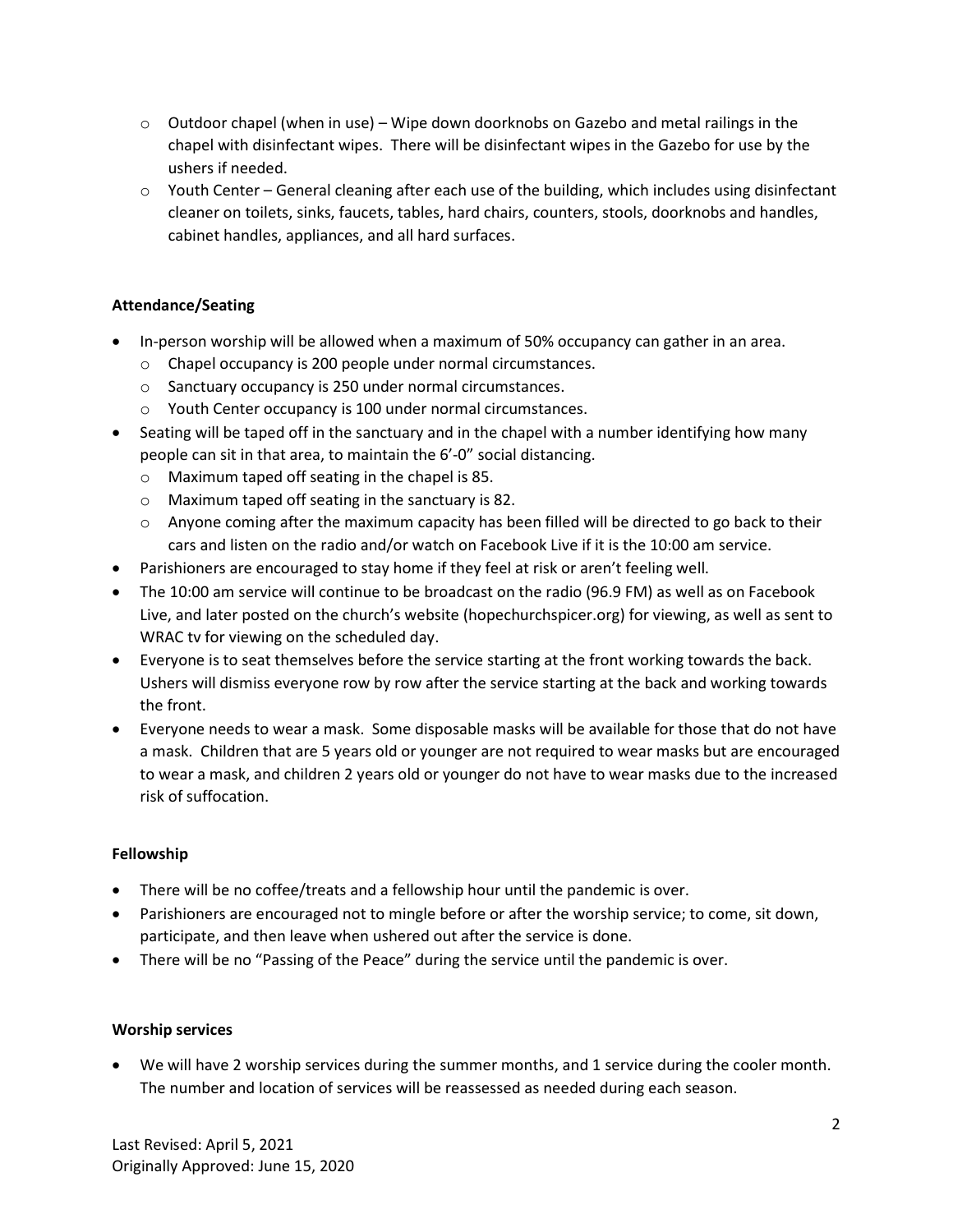- $\circ$  Sunday at 8:30 am in the outdoor chapel, Memorial Day weekend through Labor Day weekend (directed more towards families). If it rains, the service will be cancelled.
- o Sunday at 10:00 am in the sanctuary year-round.
- $\circ$  These 2 services will be the same, so people only need to attend one and are encouraged to only attend one service a week.
- A list of people will be made as people walk in to identify who is at each service, in case someone comes down with the pandemic causing illness, so we can contact those people to take precautions and put themselves in quarantine.
- The offering plates will be placed at the back of the sanctuary by the double doors/top of chapel steps for people to put their offering in, rather than passing the plates.
- Children's Sermon Xs are placed for the spots for kids to sit. The pastor will mask up to talk with the kids. The kids are encouraged to have their masks on as well.
- We will put up a sign with questions that people need to answer themselves before entering the worship space.
- Outdoor services
	- o There will be no chairs set up at the top of the chapel.
	- o The Gazebo will remain closed. No one will be allowed in the Gazebo except the Music Director, the ushers, and the pastor.
	- $\circ$  A "Enter Only" sign will be placed on one side of the Gazebo, and "Exit Only" sign on the opposite side of the Gazebo.
	- o Seats will be marked to maintain a 6'-0" social distancing.
- Indoor services
	- $\circ$  The double doors at the back of the sanctuary will be propped open (during warmer months) and the only entrance/exit for parishioners. All other doors to the church will remain locked. The emergency exit side door of the sanctuary will be propped open (during warmer months) and the fans will be on to help with air circulation.
		- **During colder months, the ushers prop open the doors before the service. Once the service 1** starts, the doors can be closed. The doors will then be propped open at the end of the service for people to exit.
	- o X's will be placed on the sidewalk to keep the 6'-0" social distancing.
	- o All hymnals, Bibles, fellowship pads, offering envelopes, and pens/pencils will be removed from the pews.

# Funerals

- There will be no indoor visitation.
- Indoor funerals will follow current CDC guidelines/restrictions and social distancing.
- Outdoor funerals and visitation will follow the current state and CDC guidelines/restrictions and social distancing.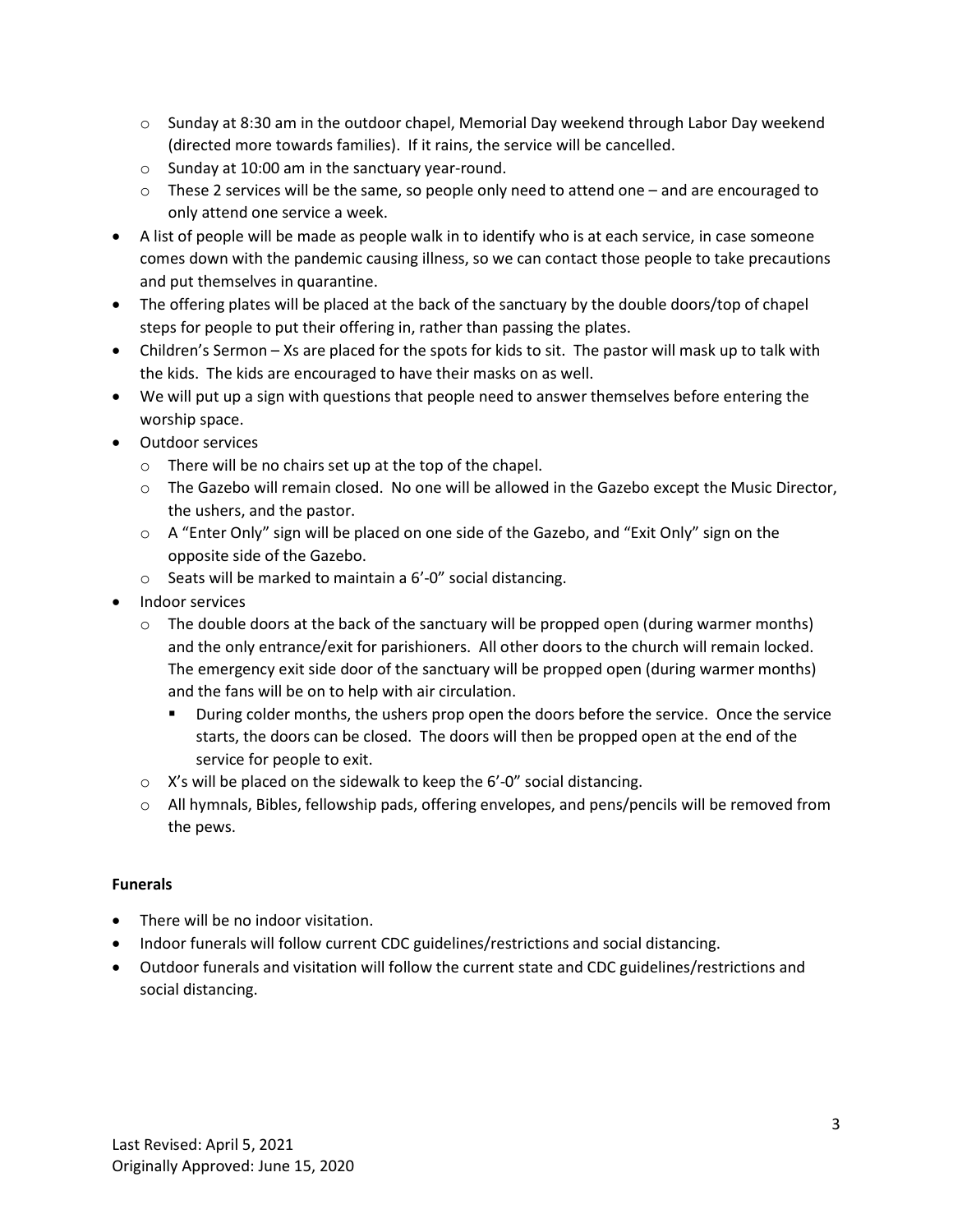## Weddings

 Indoor and outdoor weddings will follow current state and CDC guidelines/restrictions and social distancing.

## Music/Singing

- Congregational singing will be at a minimum humming or singing softly are OK as long as people have their masks on. However, singing out loud without a mask on will be prohibited. The Music Director will play the hymns and the words will be put on the screen for people to sing along softly.
- There will be no choir until the pandemic is over.
- We will continue to have a maximum of 3 song leaders. Song leaders will have plexi-glass shields in front of them.
- It is also a possibility to have instrumentalists playing rather than song leaders.

## Ushering

- Ushers will wear masks. Gloves are available for those that want to wear gloves.
- Ushers will keep everyone in the Narthex and sanctuary. If someone needs to use the restroom, the usher will escort them to the restroom, wait, and escort them back up to the Narthex.
- Bulletins will be distributed but will not be collected after each service for reuse. Each parishioner can make the decision to throw it in the available trash can or take it home to use or discard it.
- One of the ushers will be in-charge of monitoring the table with the hand sanitizer, bulletins, and when needed, the prepackaged communion cup and wafer. Each person is encouraged to take one squirt of hand sanitizer before they enter the sanctuary.

#### Parishioner with a pandemic causing illness

- If a parishioner who was at one of the services comes down with or finds out that they have been exposed to a pandemic causing illness, the parishioner must contact the church office immediately. An email will be sent out and phone calls made to those that were at the service telling everyone who attended that service to get tested.
- If an outbreak occurs of 15 parishioners testing positive, the church will be closed to the public for two weeks starting the Sunday the person was in church. A deep sanitizing of the sanctuary, sound booth, and restrooms will be done. No one besides staff will be allowed into the building until the two weeks are over, and services will be cancelled. A sermon/message may be posted on Facebook on Sunday if the pastor/speaker desires. A message stating the closure will be emailed out immediately to everyone, posted on the church's website and Facebook page, and calls made to those that do not use computers.
- We will emphasize to all that if they feel ill, they are to stay home, rest, and get tested if they have any symptoms of the pandemic causing illness.